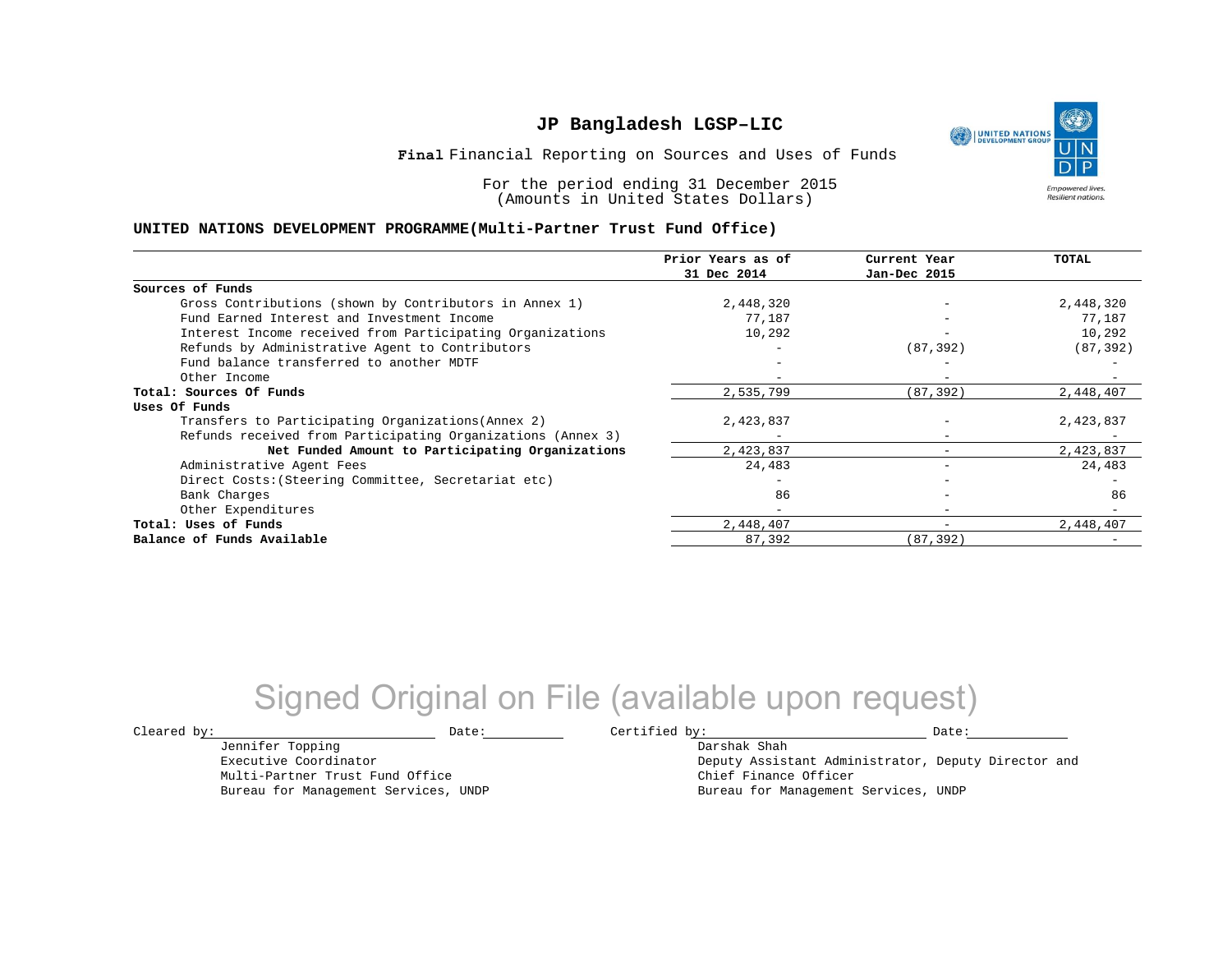

Financial Reporting on Sources and Uses of Funds **Final**

For the period ending 31 December 2015 (Amounts in United States Dollars)

#### **UNITED NATIONS DEVELOPMENT PROGRAMME(Multi-Partner Trust Fund Office)**

**Annex - 1: Gross Contributions**

|                       | Prior Years as of | Current Year             | TOTAL     |
|-----------------------|-------------------|--------------------------|-----------|
|                       | 31 Dec 2014       | Jan-Dec 2015             |           |
| Contributors          |                   |                          |           |
| GOVERNMENT OF DENMARK | 2,448,320         | $\overline{\phantom{0}}$ | 2,448,320 |
| Total: Contributions  | 2,448,320         | $-$                      | 2,448,320 |

## Signed Original on File (available upon request)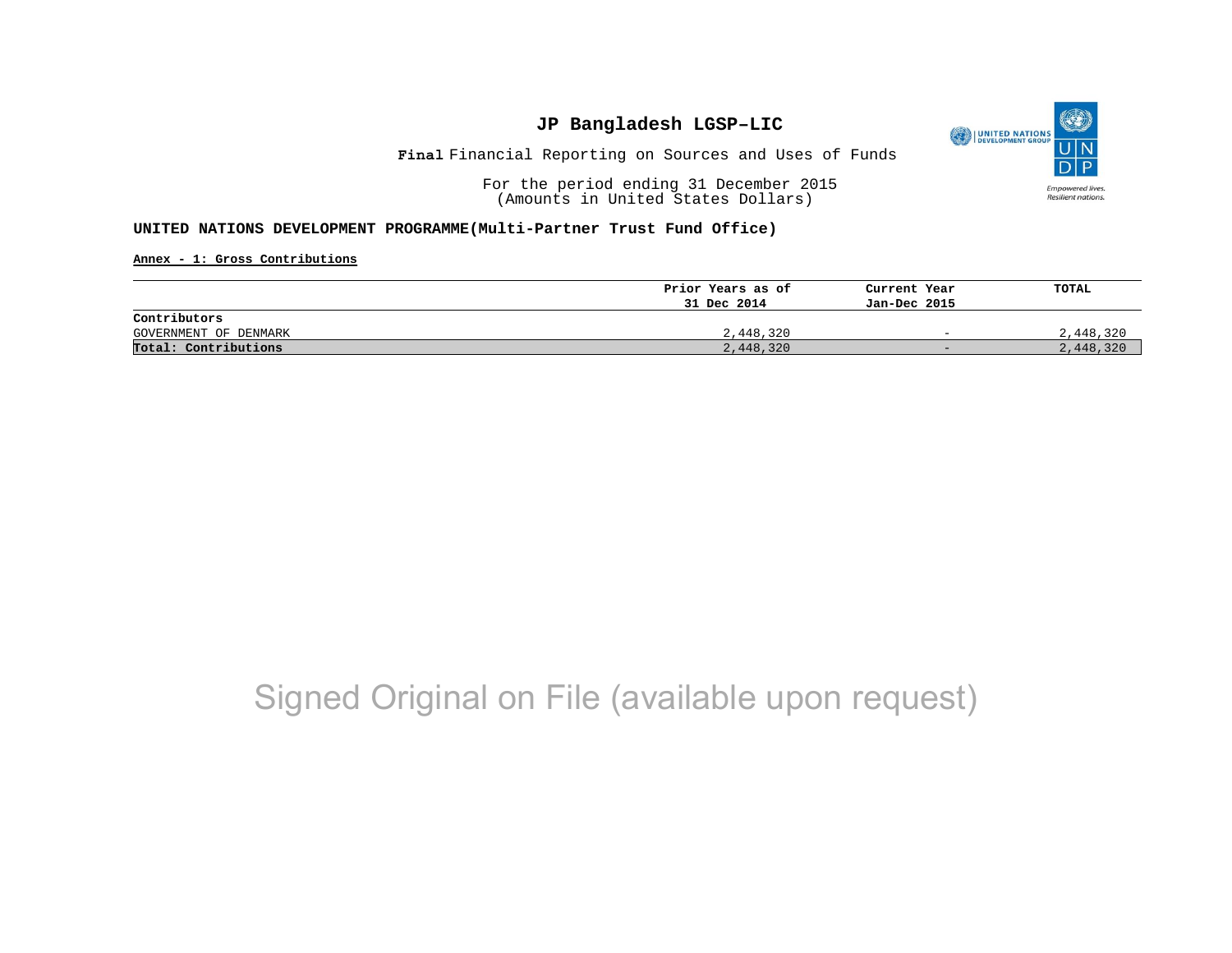

Financial Reporting on Sources and Uses of Funds **Final**

For the period ending 31 December 2015 (Amounts in United States Dollars)

#### **UNITED NATIONS DEVELOPMENT PROGRAMME(Multi-Partner Trust Fund Office)**

#### **Annex - 2: Transfers to Participating Organizations**

|                                                | Prior Years as of | Current Year             | TOTAL     |
|------------------------------------------------|-------------------|--------------------------|-----------|
|                                                | 31 Dec 2014       | Jan-Dec 2015             |           |
| UNCDF                                          | 1,969,367         | $\overline{\phantom{a}}$ | 1,969,367 |
| <b>UNDP</b>                                    | 454.470           | $\overline{\phantom{m}}$ | 454,470   |
| Total Transfers to Participating Organizations | 2,423,837         | $-$                      | 2,423,837 |

## Signed Original on File (available upon request)